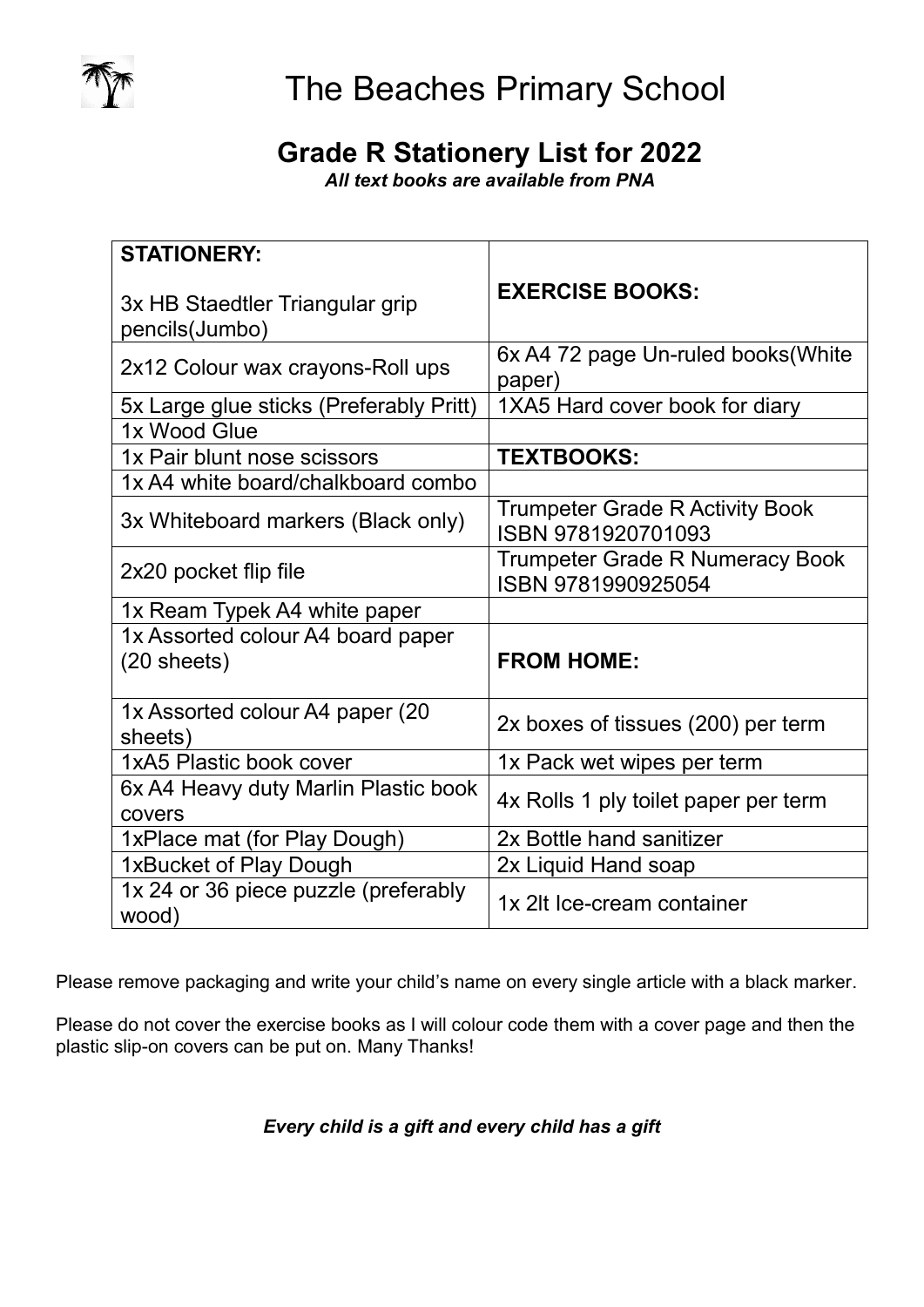

# The Beaches Primary School

## **Grade 1 Stationery List for 2022**

*All text books are available from PNA*

| <b>STATIONERY:</b>                                  | <b>EXERCISE BOOKS:</b>                              |
|-----------------------------------------------------|-----------------------------------------------------|
| <b>4x Erasers</b>                                   | 2x A4 72 pg. Un-ruled (white paper)                 |
| 1x Pair Blunt nose scissors                         | 1x A4 72 pg. 17mm lined book                        |
| 2x Large barrel sharpeners                          |                                                     |
| (for triangular pencils)                            | 3x A4 96 pg. Hard cover 1 quire F/M                 |
| 5x 40g Pritt Sticks                                 | 1x A5 Hard cover book for diary                     |
| 1x Box 25 piece Oil pastels Marlin/Pentel           | 1x 192 page hard cover book 2 quire F/M             |
| 1x 30cm Ruler (not the bendies)                     |                                                     |
| 2x Thick Permanent markers                          | <b>TEXTBOOKS:</b>                                   |
| 6x Beginner triangular pencils Adell 7110           | 1x Maths is Marvellous                              |
| 4x Mon Ami Crayons 1 pack per term                  | ISBN 3471986037668                                  |
| 1x A3 bond paper (25 sheets)                        | 1x Reading with understanding<br>ISBN 9781919775906 |
| 1x Ream A4 Bond paper                               | 1x Alphabet Animals<br>ISBN 9788956840147           |
| 1x A3 20 pocket flip file                           | My Phonics & Spelling Homework book                 |
| (Kangaroo Display Book)                             | ISBN 9781776082049                                  |
| 1xA4 30 Pocket Flip File                            | 1x Colouring in Book 48pg.                          |
| 1x A4 10 pocket flip file                           | 1x Day By Day Life Skills Grade 1                   |
| (Kangaroo Display Book)                             | Learners' book                                      |
|                                                     | ISBN:9780636128088                                  |
| 1x A4 Project Paper                                 | 1x Shuters Premier Mathematics Grade 1              |
| pack of 100                                         | Workbook ISBN:978079605715-0                        |
| 10x A4 Heavy Duty Marlin plastic covers<br>(120mcg) | <b>FROM HOME:</b>                                   |
| 5x A5 Heavy duty Marlin plastic covers<br>(120mcg)  | 1x boxes of tissues per term (Girls)                |
| 1x Canvas Library Bag                               | 1x Pack wet wipes per term (Boys)                   |
| 1x Skipping rope (Strong to last the year)          | 4x Rolls 1 ply toilet paper per term                |
|                                                     | 1x 2lt Ice-cream container                          |
| 1x 32cm canvas pencil case                          | 1x Bottle hand sanitizer                            |
| (to keep at school)                                 | $(1s$ and $3rd$ Term)                               |
| 1x Tray Pritt water colours & 1 no.4 Paint          | 1x Liquid Hand soap                                 |
| brush                                               | $(1st$ and $3rd$ Term)                              |
| 1x Chair bag for small chairs +/- 40cm              |                                                     |
| 1x white board A4 + 1 pack board markers            |                                                     |
| 1x eraser for white board                           |                                                     |

Please DO NOT cover ANY of the books including text books. Covers pages will be given and then the plastic slip-on covers can be put on. Please remove all packaging and **label every single article** with your child's name, using a black marker to keep it from rubbing off. Many thanks!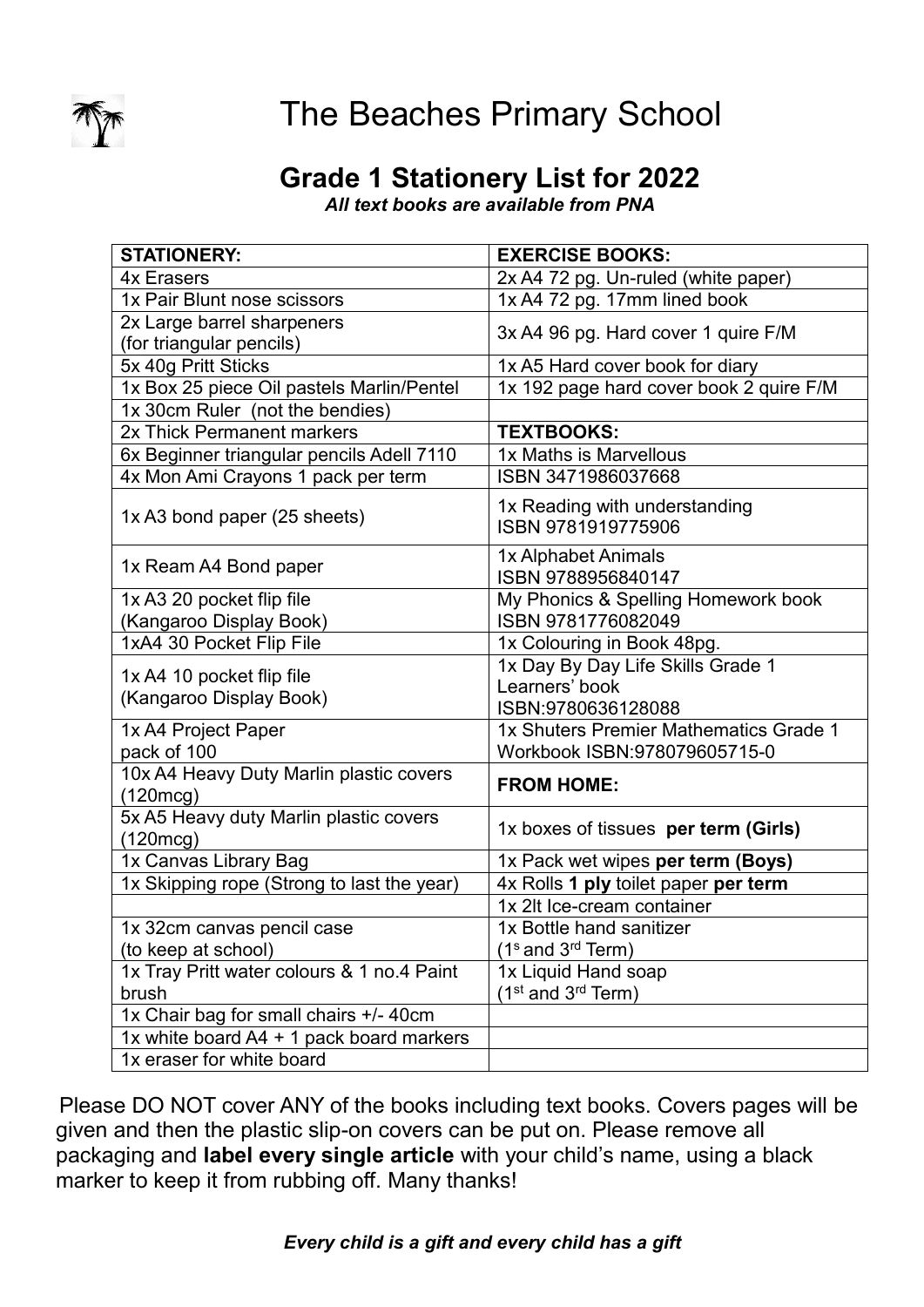

# **Grade 2 Stationery List for 2022**

*All text books are available from PNA*

| <b>STATIONERY:</b>                                     | <b>EXERCISE BOOKS:</b>                                                        |
|--------------------------------------------------------|-------------------------------------------------------------------------------|
| 12 x H.B. Staedler pencils with erasers                | 1x A4 192 pg. Hard cover book                                                 |
| 4 x Erasers with child's name under the<br>wrapper     | 4x A4 96 pg. Hard cover book 2<br>Quire F/M                                   |
| 2 x Barrel sharpeners with name                        | 1x A5 Hard cover book for Diary                                               |
| 4 x 40g Glue Sticks (Pritt/Amos/Croxley/<br>Bostic)    | 1x A4 72pg exercise book (un-<br>ruled book-white paper)                      |
| 1 Box (25) Oil Pastels Marlin/pentel                   | <b>TEXT BOOKS:</b>                                                            |
| 1 x 30cm Ruler (not the bendies)                       | 1 x Reading with Understanding<br>(Blue)                                      |
| 1 x Thick Permanent Markers                            | ISBN #9781919775883                                                           |
| 1 x Pair blunt nose scissors with name                 | 1 x Trumpeter Numeracy<br><b>Workbook Grade 2</b>                             |
| 4 x Retractable wax crayons MonAmi 12's                | ISBN 9781920008796                                                            |
| 1 x Ream A4 Bond Paper                                 | 1 x My Phonics & Spelling<br><b>Homework Book</b>                             |
| 1 x A3 Bond paper(25 sheets)                           | ISBN #9781776082278                                                           |
| 2 x Marlin 10 page A4 Flip File (display<br>book 8850) | 1 x Trumpeter Bonds & Tables<br>2,3,4,5&10                                    |
| 4 x black white board markers                          | ISBN #9781920008680                                                           |
| 1 x A4 Project Paper                                   | 1 x My First Dictionary: Trumpeter<br>publishers.<br>ISBN #9781920008666      |
| 10 x A4 Heavy Duty Marlin Plastic Covers<br>(120mcg)   | <b>Shuters Premier Mathematics</b><br>Grade 2 Workbook<br>ISBN:978079605718-1 |
| 1 x water paint tray & 1 big paint brush               | 1x Day By Day Life Skills Grade 2<br>Learners'book<br>ISBN:9780636128194      |
| 1 x material chair bag + 40cm wide                     | <b>FROM HOME:</b>                                                             |
| 1 x Canvas Library Bag                                 | 1 x Box tissues (200)                                                         |
| 1 x Large pencil case (Hard/ plastic) 32cm             | 1 x2l Ice Cream Container                                                     |
| 1 x small A4 white board                               | 1 x small pack wet wipes                                                      |
|                                                        | 1 x Bottle hand sanitizer                                                     |
|                                                        | 1 x Liquid Hand soap                                                          |
|                                                        | 4 x Toilet Rolls (Single ply)<br>per term                                     |

Please remove all cellophane and plastic packaging and write your child's name on every piece of stationery with a black marker or use pre-printed labels. Do not write on book covers. Please cover the hardcover exercise books. I will give them cover pages and then the plastic covers can be put on. Many Thanks!